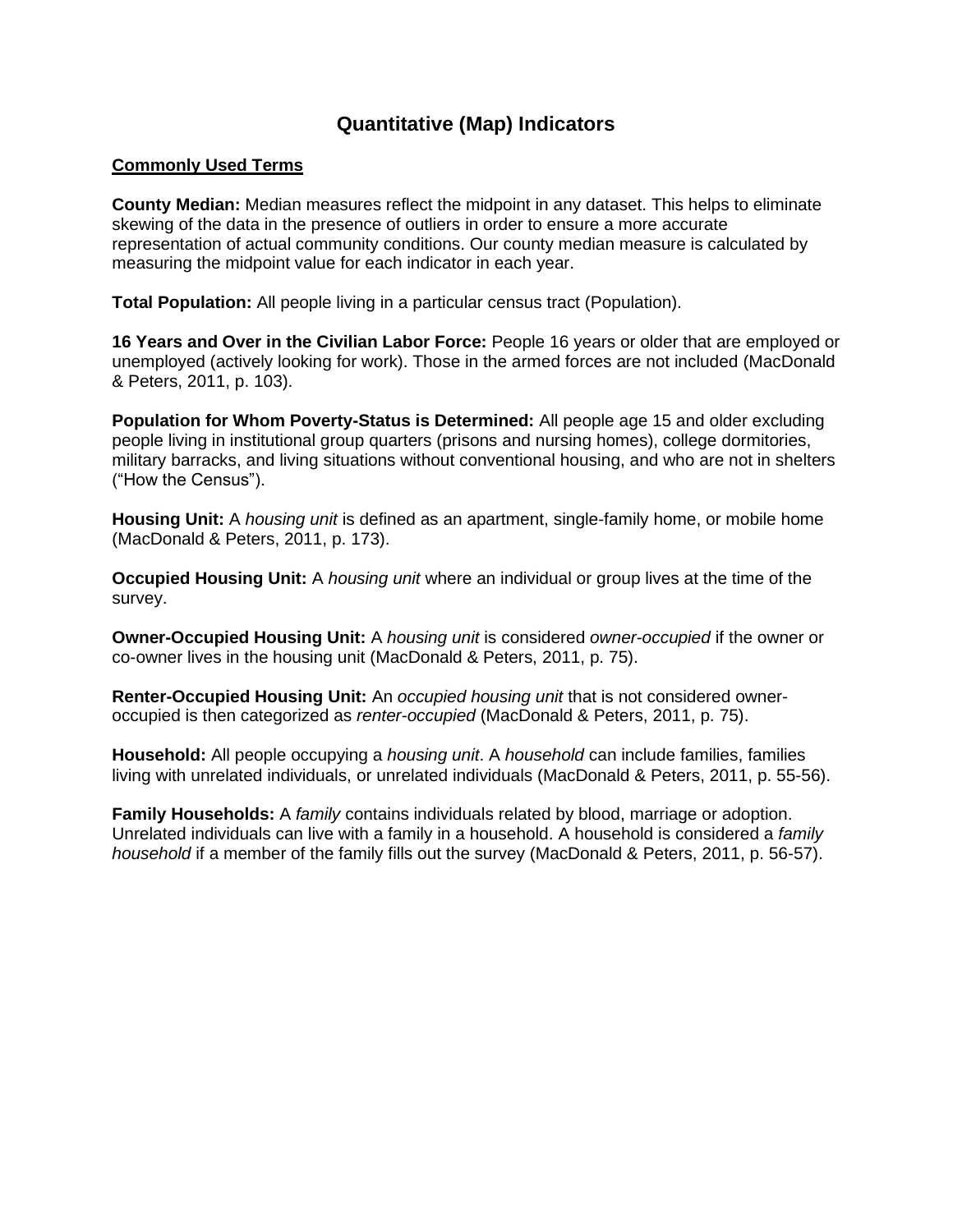| <b>Indicator Table</b>           |                                                                                                                                                                                                                                                                                                  |                      |                                                   |  |
|----------------------------------|--------------------------------------------------------------------------------------------------------------------------------------------------------------------------------------------------------------------------------------------------------------------------------------------------|----------------------|---------------------------------------------------|--|
| <b>Measure</b><br><b>Name</b>    | <b>Description</b>                                                                                                                                                                                                                                                                               | <b>Special Notes</b> | <b>Capital</b><br><b>Asset</b><br><b>Category</b> |  |
| Age 0-4                          | Percentage of the total population that<br>is 0-4 years old.                                                                                                                                                                                                                                     |                      | Human                                             |  |
| Age 5-17                         | Percentage of total population that is 5-<br>17 years old.                                                                                                                                                                                                                                       |                      | Human                                             |  |
| Age 18-64                        | Percentage of the total population that<br>is 18-64 years old.                                                                                                                                                                                                                                   |                      | Human                                             |  |
| Minor<br>Population              | Percentage of the total population that<br>are minors (0-17 years old).                                                                                                                                                                                                                          |                      | Human                                             |  |
| Minor<br>Population<br>Age $0-4$ | Percentage of minor population that is<br>0-4 years old.                                                                                                                                                                                                                                         |                      | Human                                             |  |
| African-<br>American             | Percentage of the total population that<br>identify as African-American.                                                                                                                                                                                                                         |                      | Human                                             |  |
| Asian                            | Percentage of the total population that<br>identify as Asian.                                                                                                                                                                                                                                    |                      | Human                                             |  |
| Hispanic or<br>Latino            | Percentage of the total population that<br>identify as being of Hispanic or Latino<br>descent.                                                                                                                                                                                                   |                      | Human                                             |  |
| White                            | Percentage of the total population that<br>identify as white.                                                                                                                                                                                                                                    |                      | Human                                             |  |
| Non-White                        | Percentage of the total population that<br>does not identify as White alone<br>(includes: Black or African American<br>alone, American Indian and Alaska<br>Native alone, Asian alone, Native<br>Hawaiian and other Pacific Islander<br>alone, some other race alone, and two<br>or more races). |                      | Human                                             |  |
| Diversity Index                  | An index representing racial diversity.<br>The index ranges from 0 to 1, with 0<br>being perfect diversity and 1 being no<br>diversity.                                                                                                                                                          |                      | Human                                             |  |
| Dependency<br>Index              | Ratio of youths (17 years or less) and<br>elderly (65 years or more) to the total<br>population of non-dependents (18-64<br>years old).                                                                                                                                                          |                      | Human                                             |  |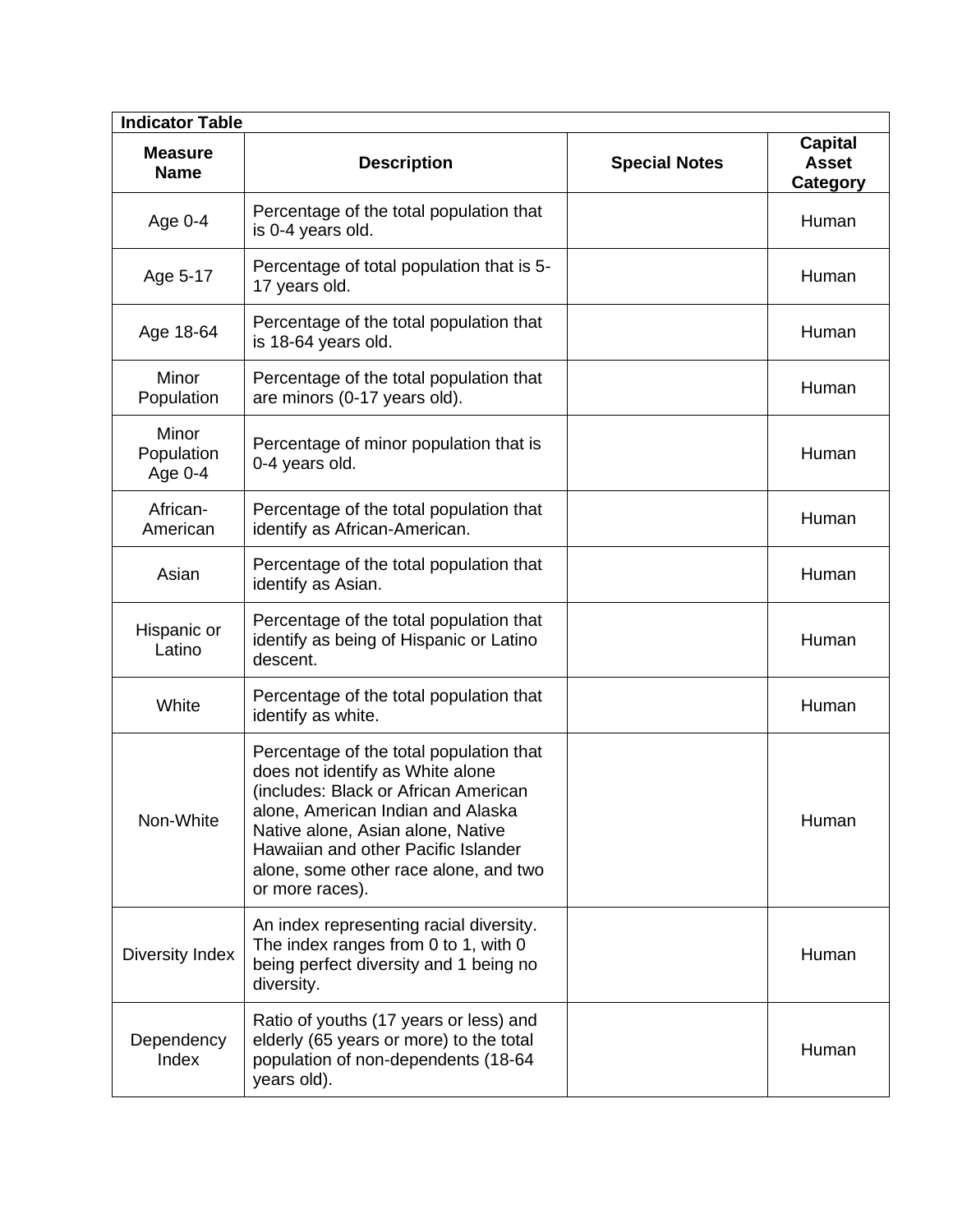| Educational<br>Attainment                     | Percentage of persons aged 25 years<br>and over who have completed less than<br>a high school diploma.                                                               |                                                                                                                 | Human        |
|-----------------------------------------------|----------------------------------------------------------------------------------------------------------------------------------------------------------------------|-----------------------------------------------------------------------------------------------------------------|--------------|
| Female-<br><b>Headed Family</b><br>Households | Percentage of family households with a<br>female householder and no husband.                                                                                         |                                                                                                                 | Human        |
| <b>Child Ratio</b>                            | The number of children under 5 years<br>old per 1,000 women aged 15 to 44<br>years old.                                                                              |                                                                                                                 | Human        |
| Population<br>Density                         | Number of people per square mile.                                                                                                                                    |                                                                                                                 | Human        |
| Preschool<br>Enrollment                       | Percentage of 0-4 year olds enrolled in<br>preschool.                                                                                                                |                                                                                                                 | Human        |
| <b>Housing Built</b><br>Before 1940           | Percentage of all housing units built<br>before 1940.                                                                                                                |                                                                                                                 | Manufactured |
| Inadequate<br>Heating<br>Source               | Percentage of occupied housing units<br>with inadequate heating fuel (defined as<br>using either: fuel oil, kerosene, etc.; coal<br>or coke; wood; or no fuel used). |                                                                                                                 | Manufactured |
| <b>Mobile Homes</b>                           | Percentage of occupied housing units<br>that are defined as mobile homes.                                                                                            |                                                                                                                 | Manufactured |
| Renter-<br>Occupied                           | Percentage of occupied housing units<br>that are currently renter-occupied.                                                                                          |                                                                                                                 | Manufactured |
| <b>Vacancy Rate</b>                           | Percentage of all housing units that are<br>vacant/unoccupied.                                                                                                       |                                                                                                                 | Manufactured |
| Vehicle<br>Access                             | Percentage of occupied housing units<br>reporting no vehicles available                                                                                              |                                                                                                                 | Manufactured |
| Linguistic<br>Isolation                       | Percentage of households where all<br>individuals aged 14 or older have some<br>difficulty speaking English.                                                         |                                                                                                                 | Social       |
| Moved in the<br>Last 5 Years<br>1990-2000     | Percentage of population that moved<br>into, within, or to a different MSA in the<br>last 5 years.                                                                   | Americans are moving<br>at lower and lower<br>rates; however, this is<br>measured differently for<br>2010/2016. | Social       |
| Moved in the<br>Last Year<br>2010-2016        | Percentage of people that moved into,<br>within, or to a different MSA in the past<br>year.                                                                          |                                                                                                                 | Social       |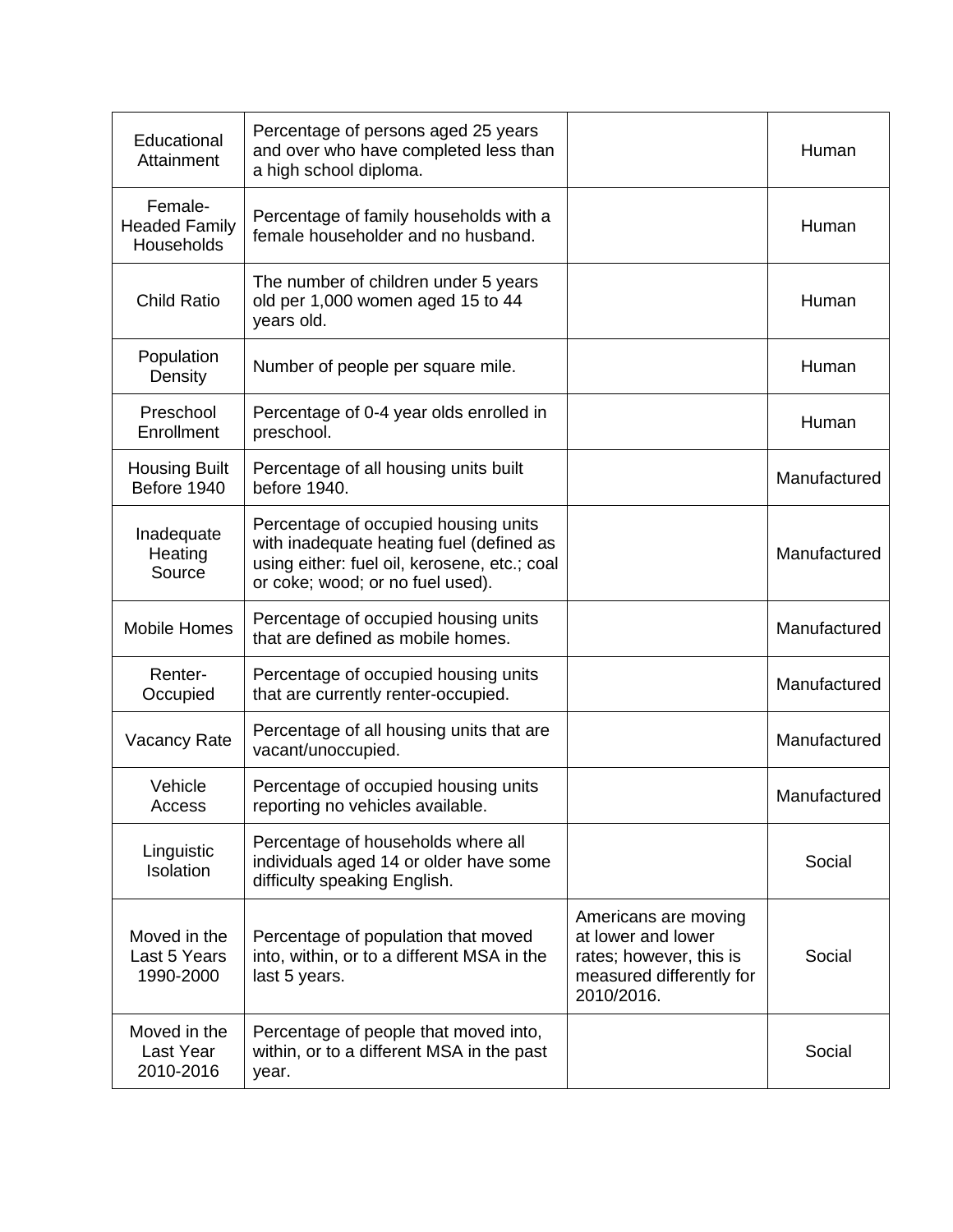| Homeowner<br>Costs                       | Percentage of owner-occupied housing<br>units (with or without a mortgage) with<br>owner costs exceeding 35% of their<br>household income.                    | 1990 and 2000 data<br>exclude mobile homes,<br>houses on 10 or more<br>acres, and housing<br>units in multi-unit<br>buildings. | Financial |
|------------------------------------------|---------------------------------------------------------------------------------------------------------------------------------------------------------------|--------------------------------------------------------------------------------------------------------------------------------|-----------|
| Income<br>Inequality                     | Gini index, which measures the<br>distribution of wealth across<br>households, where 0 represents perfect<br>equality and 1 represents perfect<br>inequality. | Data only available for<br>2010 and 2016.                                                                                      | Financial |
| Median<br><b>Contract Rent</b>           | Median contract rent, measured in<br>constant 2016 dollars.                                                                                                   | 1990 and 2000 data<br>exclude 1-family houses<br>on 10 or more acres.                                                          | Financial |
| <b>Median House</b><br>Value             | Median house value, measured in<br>constant 2016 dollars.                                                                                                     | 1990 and 2000 data<br>exclude mobile homes,<br>houses on 10 or more<br>acres, and housing<br>units in multi-unit<br>buildings. | Financial |
| Median<br>Household<br>Income            | Median household income, measured in<br>constant 2016 dollars.                                                                                                |                                                                                                                                | Financial |
| No Health<br>Insurance                   | Percentage of civilian,<br>noninstitutionalized population with no<br>health insurance coverage.                                                              | Only 2016 data<br>available.                                                                                                   | Financial |
| Per Capita<br>Income                     | Per capita income, measured in<br>constant 2016 dollars.                                                                                                      |                                                                                                                                | Financial |
| Poverty<br>Status,<br><b>Families</b>    | Percentage of families reporting income<br>below the poverty level out of total<br>families for whom poverty status is<br>ascertained.                        |                                                                                                                                | Financial |
| <b>Poverty</b><br>Status,<br>Individuals | Percentage of individuals reporting<br>income below the poverty level out of<br>the total population for whom poverty<br>status is ascertained.               |                                                                                                                                | Financial |
| <b>Renter Costs</b>                      | Percentage of renter-occupied housing<br>units with 35% or more of their<br>household income designated to gross<br>rental costs.                             | 1990 and 2000 data<br>exclude 1-family houses<br>on 10 or more acres.                                                          | Financial |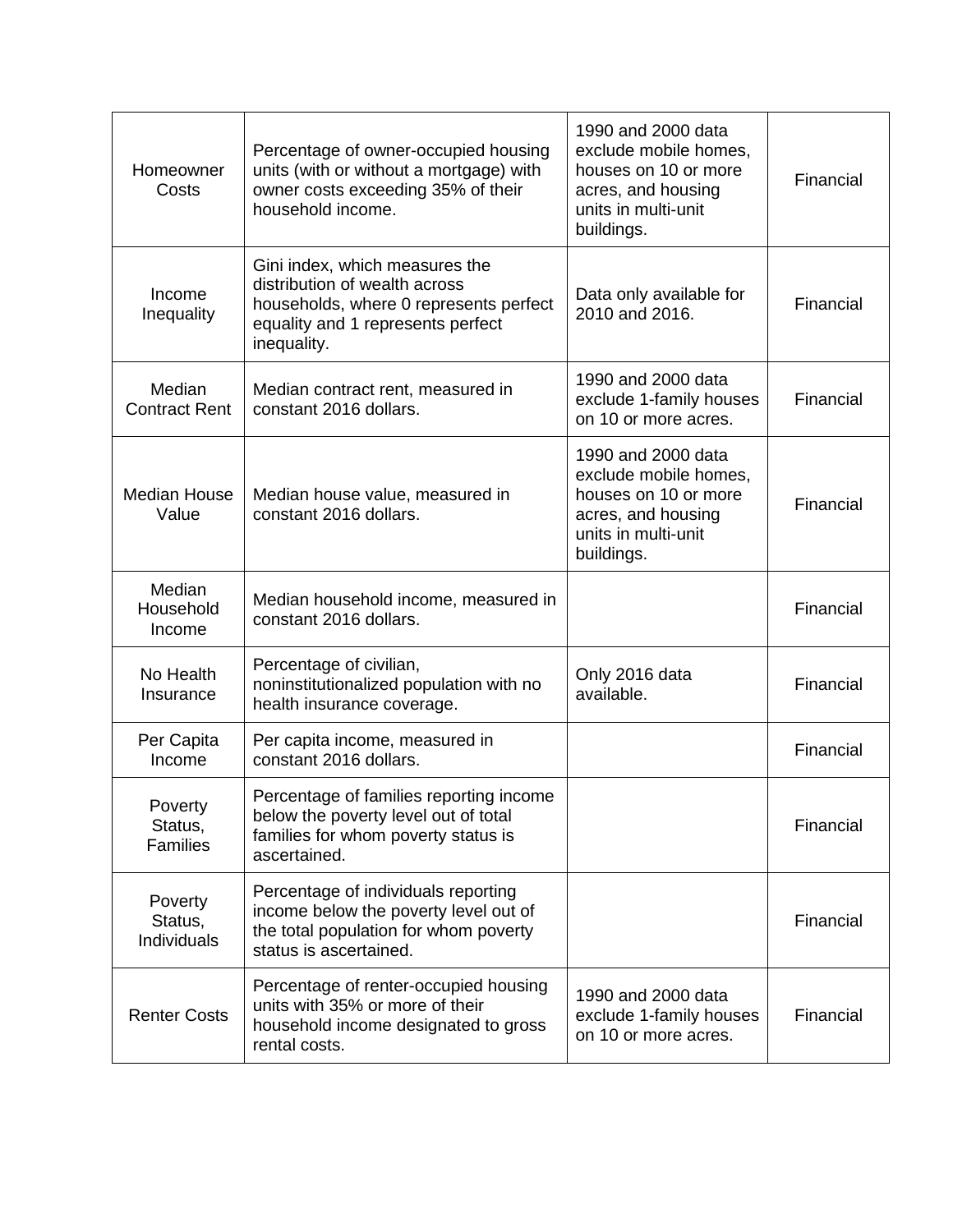| <b>SNAP</b><br>(Supplemental<br><b>Nutrition</b><br>Assistance<br>Program) | Percentage of households that received<br>food assistance (SNAP) within the past<br>12 months.                                                                  | Only 2010 and 2016<br>data available. | Financial |
|----------------------------------------------------------------------------|-----------------------------------------------------------------------------------------------------------------------------------------------------------------|---------------------------------------|-----------|
| Unemployment                                                               | Unemployed persons 16 years and over<br>who are in the civilian labor force as a<br>percentage of all persons 16 years and<br>over in the Civilian labor force. |                                       | Financial |